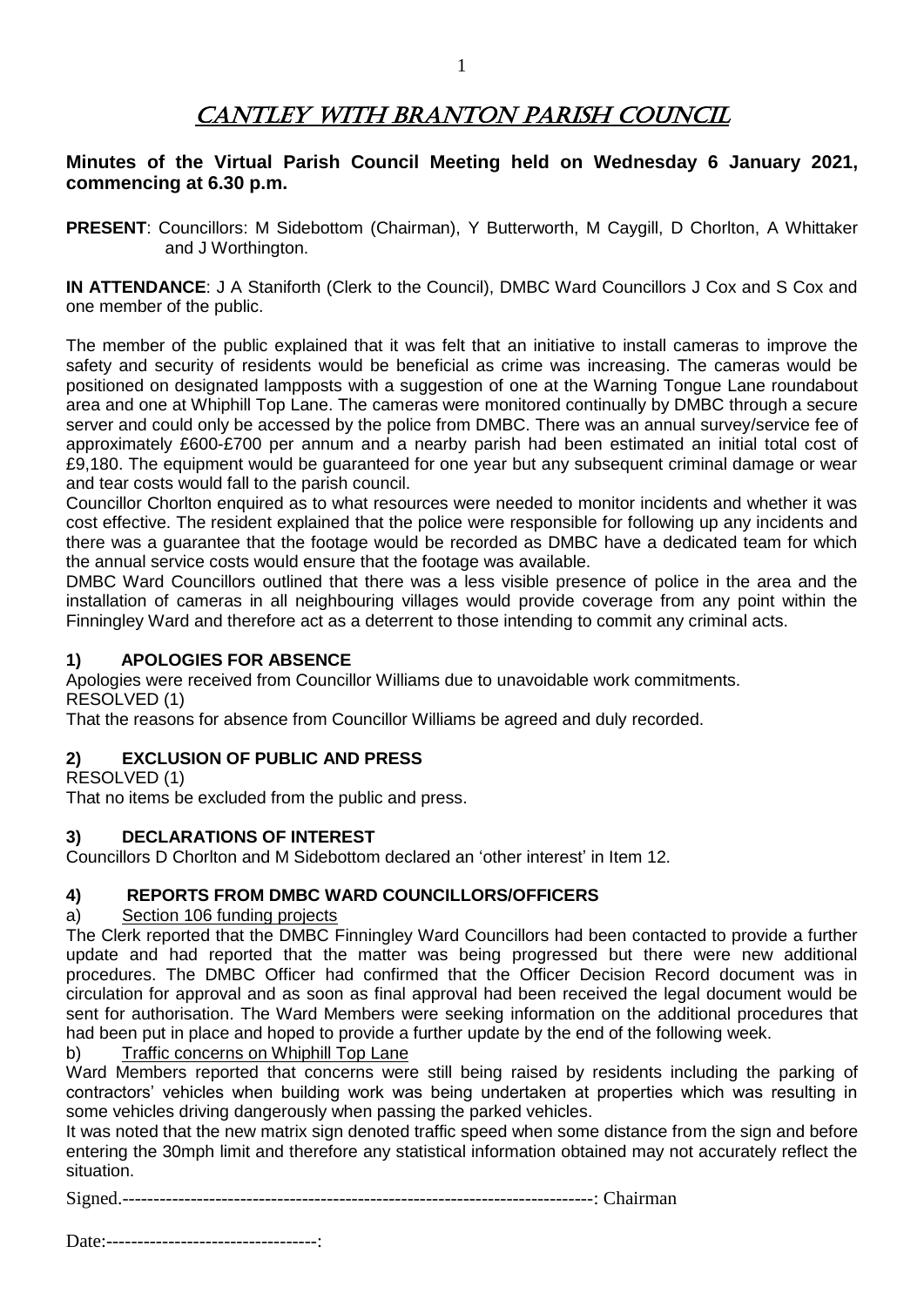An enquiry was made as to whether the resident who had attended the March meeting and offered to produce a questionnaire to be distributed to properties on Whiphill Top Lane to collect views on traffic calming measures had provided any information. The Ward Councillors reported that no contact had been received from the resident.

# c) Grant availability for village halls

Councillor Cox reported that a further round of grant funding was available and Ward Councillors agreed to contact the Chairman of Kilham Hall Management Committee to provide information. RESOLVED (2)

That the information is duly received and Ward Councillors thanked for their help and support.

# **5) MINUTES OF THE MEETINGS HELD ON 2 DECEMBER 2020**

RESOLVED (3)

That the minutes of the Parish Council Meeting be agreed and signed by the Chairman.

# **6) CLERK'S REPORT ON ACTION ARISING FROM THE PREVIOUS MEETING**

Consideration was given to the report provided by the Clerk relating to actions required from the previous meeting that had been circulated and the following updates were considered:

a) Maintenance/replacement of security light above the Meeting Rooms entrance

The contractor had been contacted to ascertain when the work would be completed and a response was awaited.

b) Collection of decorated stones for a Covid memorial

Information regarding the arrangements for the collection of any stones had been published in the local magazine. Examples of possible suitable storage boxes had been obtained for consideration.

c) Disposal of unused ink cartridges

A response was awaited from the Clerk of a neighbouring parish as to whether these could be utilised.

d) Location of additional Christmas trees

The report from the DMBC Officer had been received and denoted that the sites identified on New Road, Branton and the junction of Bawtry Road with Warning Tongue Lane were deemed suitable for planting a tree. The site on Doncaster Road near to the Warning Tongue Lane roundabout was deemed unsuitable as it would impair sight lines for vehicles approaching the roundabout and further investigations were needed for the Manor Farm development due to limited land space and permission needed from the landowner. The DMBC Officer was to obtain plans of utility services located at the sites and a site meeting would then be arranged.

e) Servicing and repair costs of gardening equipment

In addition to the servicing costs which were within the agreed budget of £200 +vat but that a new blade for the hedge trimmer was needed at a cost of £129, a new blade for the lawnmower costing £13.33 and a repair to the strimmer throttle cable costing £22.92 (all + vat).

## RESOLVED (4)

a) That the information relating to actions undertaken by the Clerk since the last meeting be noted.

b) That a suitable storage container is purchased at a cost of up to £15 +vat.

c) That DMBC is asked if two or three trees located on the verge near to the Warning Tongue Lane roundabout would be suitable for hanging lights during the festive period akin to those on Auckley village green.

d) That DMBC is asked to obtain the necessary utility plans as soon as possible in order to progress the project.

e) That the required repairs/replacement parts for the gardening equipment be agreed.

# **7) DETERMINATION OF THE 2021/2022 ANNUAL BUDGET**

Consideration was given to the draft budget prepared by the Clerk which provided an increase of £800 to cover inflation. Members were informed that the current bank balance was over £80k and therefore there were sufficient reserves to cover the cost of proposed projects for the forthcoming year and leave a reasonable amount of reserves for unexpected repairs and maintenance. RESOLVED (5)

That a total annual budget for 2021/22 be agreed at £41,800.

# **8) DETERMINATION OF THE 2021/2022 ANNUAL PRECEPT**

Signed.----------------------------------------------------------------------------: Chairman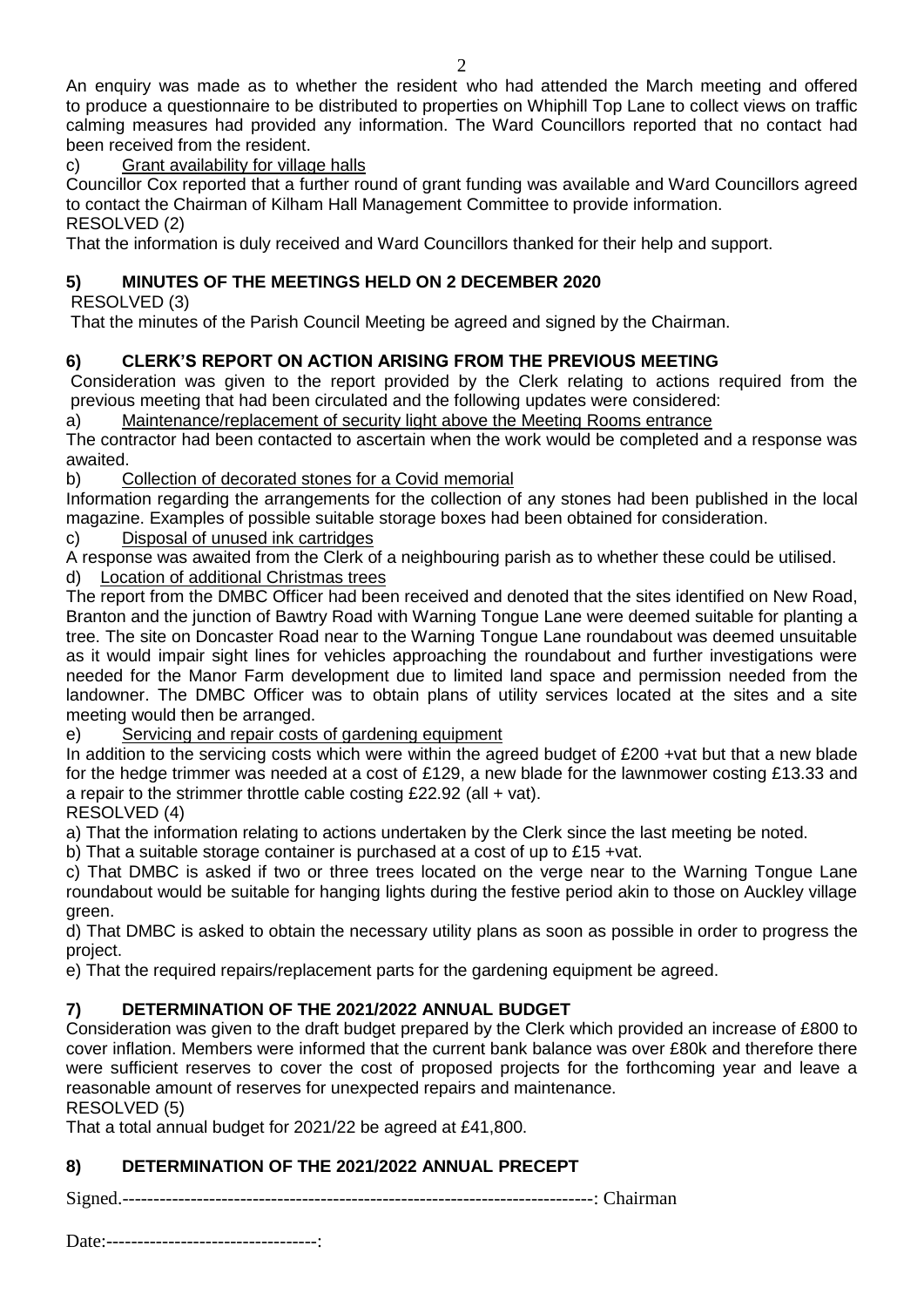RESOLVED (6)

That the 2021/2022 precept be set at £41,800 giving no increase for a band D equivalent property in view of the council tax base for the parish increasing by 1.99%.

## **9) ARRANGEMENTS FOR SHORTLISTING AND INTERVIEWING FOR CLERK'S POST**

The Clerk reported that fourteen requests had been made for application forms and eight application forms had been received by the closing date. A request had been made for an application received on 5 January 2021 to be accepted as it had not been possible for the applicant to return it from her work computer due to a sudden close family bereavement.

#### RESOLVED (7)

a) That it be agreed to accept the late application in view of the unforeseen and unavoidable circumstances that had arisen.

b) That a Recruitment Committee be established comprising Councillors M Sidebottom, D Chorlton, J Worthington and A Whittaker and the committee be delegated to undertake the appointment of the new Clerk.

c) That a virtual meeting of the committee be held on Monday 18 January 2021 commencing at 6.30 pm for the purposes of shortlisting applicants for interview and determining the interviewing arrangements.

#### **10) ARRANGEMENTS FOR NEW PICNIC TABLES AND QUOTATION FOR A NEW BASE**

The concrete base had now been completed and the special offer for the picnic tables that had been chosen was still available however the arrangements for taking of the delivery and unloading the tables still needed to be determined.

#### RESOLVED (8)

That further consideration be given to the placing of the order and arrangements for receipt of delivery of the new picnic tables at the next meeting.

#### **11) ITEMS RAISED BY MEMBERS OF THE PUBLIC/PROVISION OF SECURITY CAMERAS**

Discussion took place on the request from a member of the public for the provision of security cameras to be sited and the issue of the parish boundary was raised in view of the Bessacarr part of the parish. Ward Councillors denoted that the DMBC devolved ward members budget could be used for other areas within the Ward.

#### RESOLVED (9)

a) That it be agreed to proceed in principle with the provision of up to two cameras subject to the required finance being available and information being presented to the next meeting on the level of reserves and commitments to be met from the reserves in the next financial year.

b) That DMBC is contacted to provide information on the cost and operating arrangements for the cameras.

#### **12) KILHAM HALL MANAGEMENT COMMITTEE REPORT**

Councillor Sidebottom explained that there was little to report as the hall was now fully closed. Prior to Christmas the Dance School had continues usage but this had now ceased due to the current restrictions.

#### **13) KILHAM HALL PARK/MEETING ROOMS AND GARDEN ISSUES**

a) Activation of fire alarm sensor in the handyman's store

There had been a further activation of the sensor and the installation company had agreed to change the sensor to a heat sensor free of charge and would be undertaken when the completion of work in the hall was carried out.

#### b) Repair to goalpost

The donated goalpost had been damaged and the handyman had repaired it using a supply of tape purchased from the local Garden Centre.

RESOLVED (10)

That the information be noted and the cost of the repair tape purchased by duly authorised.

#### **14) EXTERNAL CONTRACTS FOR SITE MAINTENANCE FOR 2021/2022**

Signed.----------------------------------------------------------------------------: Chairman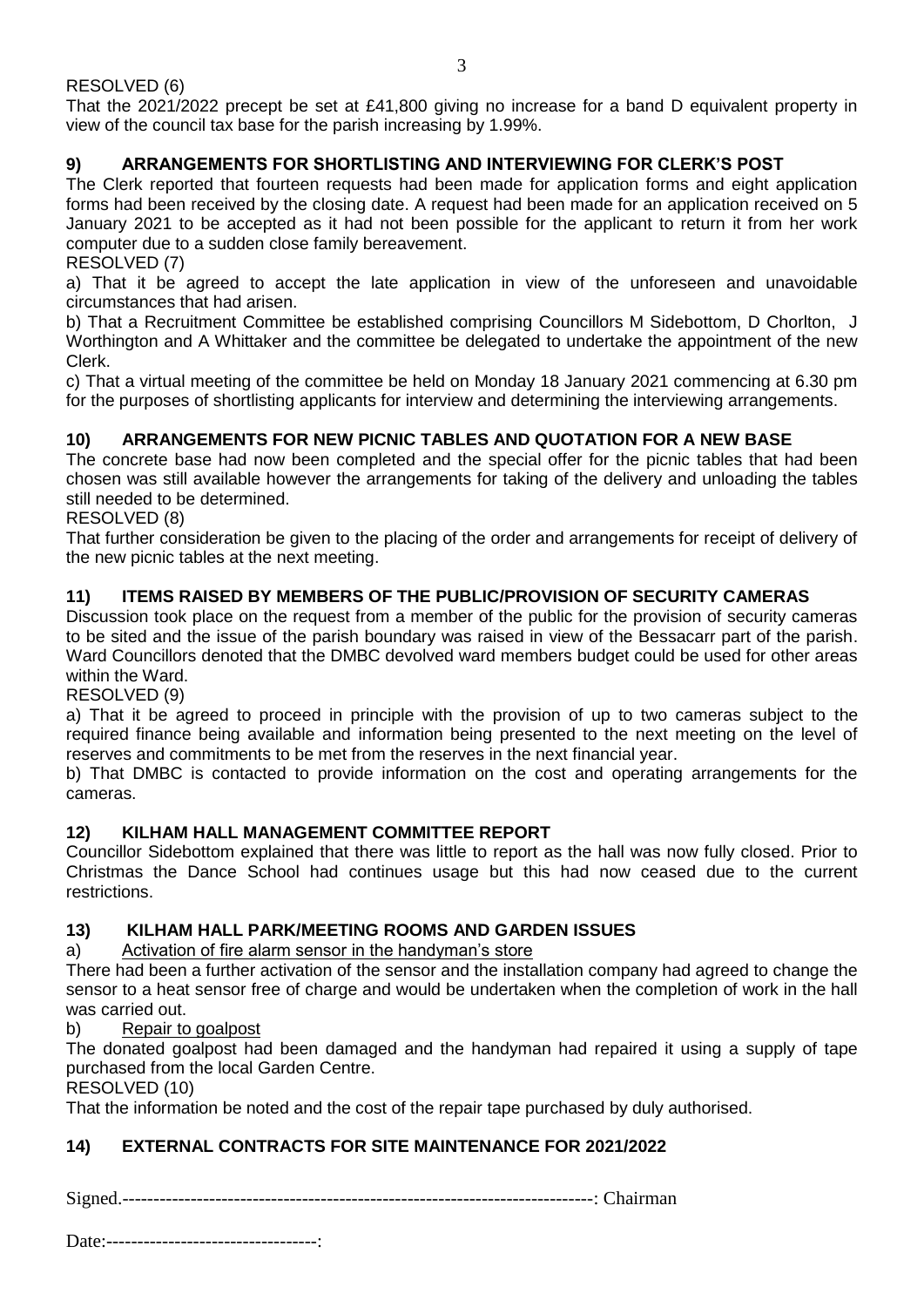A formal quotation had been received from the field maintenance contractor denoting the cost of cutting the field would increase by just over 2.5% from £36.38 to £37.34 + vat per cut but this was still considerably less than quotations received previously. The cost of the biennial weed and feed due in 2021/22 was £475 + vat. The cost of DMBC emptying litter bins continued to provide best value in view of the economies of scale.

RESOLVED (11)

That the existing contractors be awarded contracts for site maintenance for 2021/22 on the same basis as the current year.

## **15) PLANNING MATTERS**

The following new planning applications were considered and details of decisions reached since the last meeting had been circulated for information:

| 20/03044/FUL               | Erection of side/rear extension and detached | ⊿ I No comments |
|----------------------------|----------------------------------------------|-----------------|
| Edale, Nether Cantley Lane | annexe to replace the existing garage        |                 |
| 20/03329/FUL               | Erection of two storey rear extension        | No comments     |
| 31 St Vincents Avenue      |                                              |                 |
|                            |                                              |                 |

RESOLVED (12)

That no comments or objections be submitted in respect of the two applications.

#### **16) AUTHORISATION OF BANK PAYMENTS**

Consideration was given to the schedule of payments for signature.

RESOLVED (13)

That the following payments made are duly authorised:

| Clerk (December salary)                                           |                                                                      | £730.18     |
|-------------------------------------------------------------------|----------------------------------------------------------------------|-------------|
| Clerk (postage and batteries)                                     | £                                                                    | 6.12        |
| Clerk (reimbursement for laminator)                               | £                                                                    | 24.99       |
| Arrow Publications (Clerk's advert/December newsletter)           |                                                                      | £ 204.00    |
|                                                                   |                                                                      | £ 450.00    |
| YHN (annual website hosting fee)                                  |                                                                      | 55.95       |
| R J Electrical (Fixed wire and annual portable appliance testing) |                                                                      | 60.00       |
| South Anston Fire (annual fire extinguisher service/replacement)  |                                                                      | £ 107.41    |
| Handyman (3rd quarter salary)                                     |                                                                      | £791.39     |
| Handyman (fuel for equipment)                                     | £                                                                    | 6.37        |
| Branton Garden Centre (Tape for goalpost repair)                  | £                                                                    | 5.96        |
| Clerk (Zoom subscription for December meeting)                    | £                                                                    | 14.39       |
| YLCA (Climate emergency webinar for N Williams)                   |                                                                      | 15.00       |
| Lexis Nexis (Arnold Baker 12 Edition Manual)                      |                                                                      | £ 119.99    |
| LMN Contracts (Ventilation work to handyman's store)              |                                                                      | £ 108.00    |
| Branton Garden Centre (hooks and mesh for butterfly trail)        | £                                                                    | 12.95.      |
| HMRC (3 <sup>rd</sup> Quarter return)                             |                                                                      | £ 826.51    |
|                                                                   | Bawtry Electrical Services (hanging and removal of Christmas lights) | £<br>£<br>£ |

## **17) APPOINTMENT OF THE INTERNAL AUDITOR FOR 2021/22**

RESOLVED (14)

That the current internal auditor is offered the appointment to complete the 2020/21 internal audit.

## **18) WEBSITE UPDATES**

There were no new website updates raised.

## **19) HIGHWAY MATTERS FOR CONSIDERATION BY DMBC OR OTHER AGENCIES**

The following matters were raised:

a) Damaged grass verges at Chapel Lane and Whiphill Top Lane mainly as a result of recent gas work. b) Ponding on footpath on Doncaster Road approaching the Warning Tongue Lane roundabout RESOLVED (15)

a) That the Clerk provides a written request to the DMBC Ward Councillors to ask for the restoration of the grass verges along Doncaster Road in order to improve the unsightly appearance of the verges. b) That Councillor Whittaker reports the ponding of the footpath for the required action to be undertaken.

Signed.----------------------------------------------------------------------------: Chairman